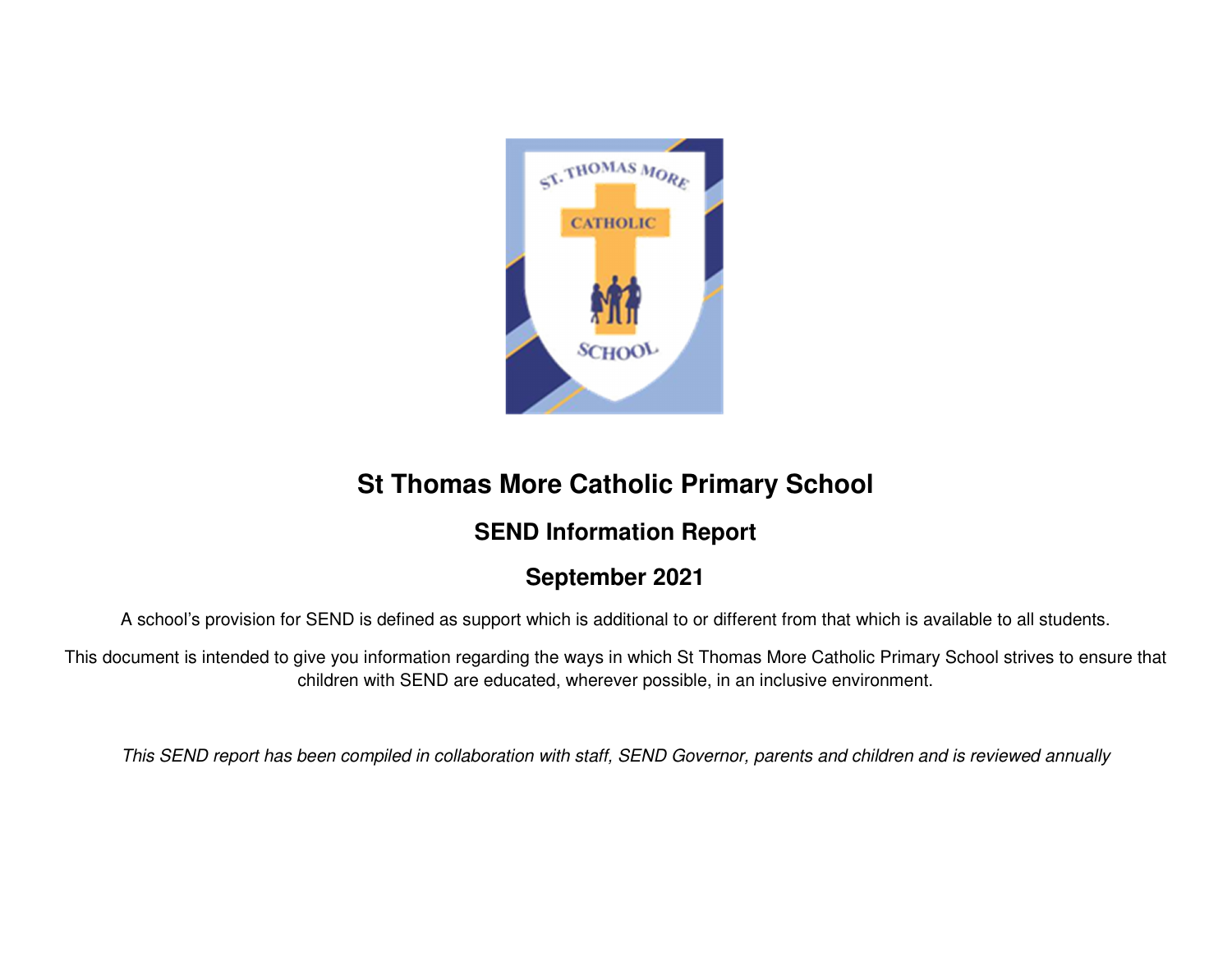### **Identification**

How do you identify children with Special Educational Needs / Disability (SEND)?

- Through a cycle of observation, assessment, monitoring and review of cognition and learning, behavioural, social and emotional need, sensory and physical development, communication and interaction
- Discussion with teachers / support staff
- Parental concerns
- Child concerns
- Liaison with Outside Agency professionals e.g. Child Health, Social Services



- Class Teacher
- Special Needs Co-Ordinator
- Support Staff
- Learning Mentor
- Safe Guarding and Family Engagement Officer
- Play Development Leader
- Staff from outside agencies if a child requires specialist support

How can parents raise concerns?

- Meeting with those involved in supporting your child. This may be the Head Teacher, your child's Class Teacher, school's Special Educational Needs Lead, Learning Mentor or Safe Guarding and Family Engagement Officer (SAFE)
- Parents / Carers are asked to contact school to express any concerns as soon as they arise. All concerns are important to school and will be addressed accordingly through the appropriate channels and timescales
- An appointment for a confidential conversation with a member of staff or school's SEND Governor can be made in person or via telephone or email to the school office.

specialist provision?

We do not offer any specialist provision unless requested from a professional outside agency provided by the Local Authority.

We do provide a wide range of support for special educational /disability needs including, Dyslexia, Speech and Language Therapy, Sensory Integration.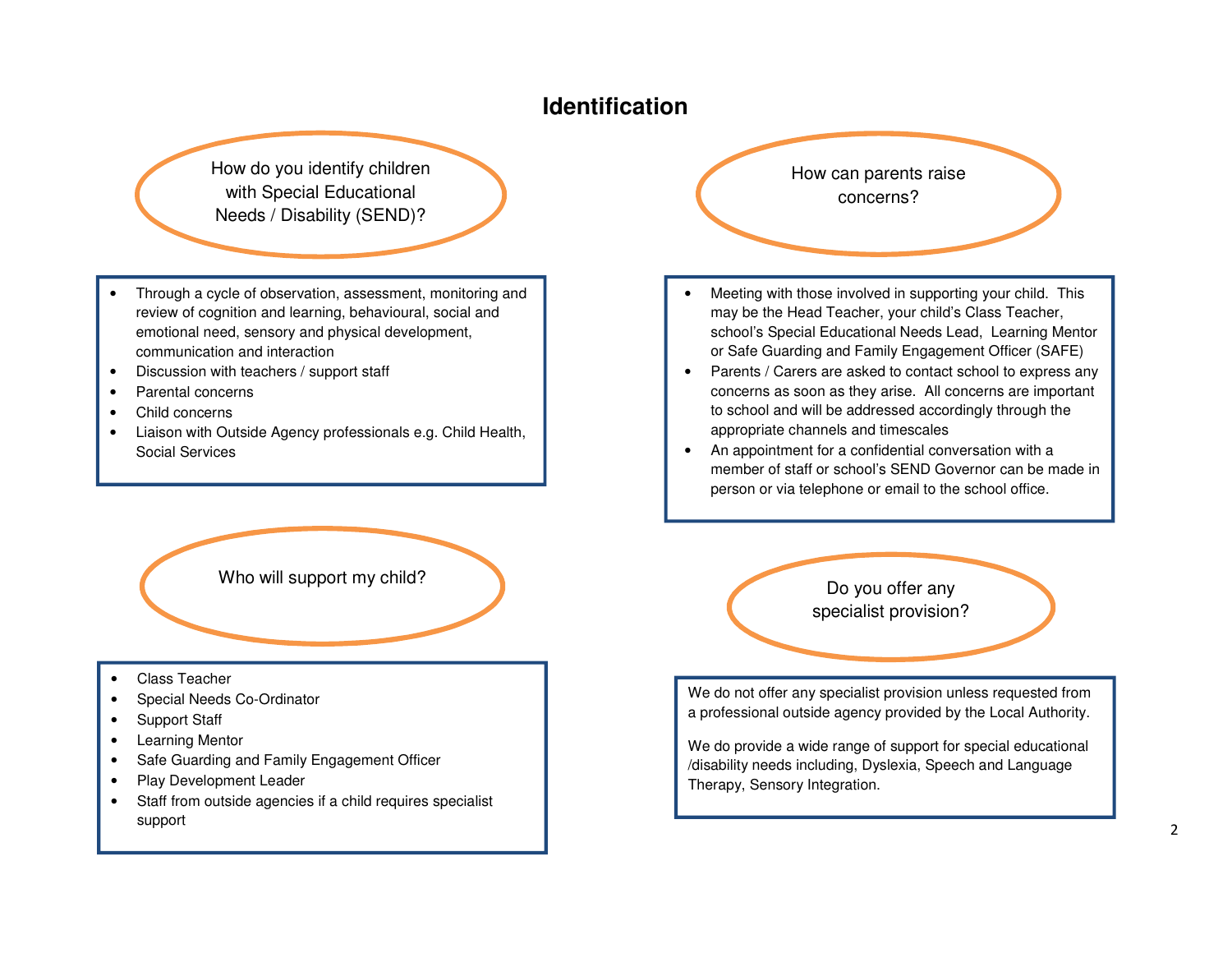# **Monitoring of SEND Provision**

How is the effectiveness of SEND provision monitored?

- Through rigorous and comprehensive systems of assessment, tracking, monitoring and regular review of pupil progress
- Monitoring of intervention programmes
- Termly Pupil Progress Meetings
- Termly SEND Lead / Class Teacher SEND review meetings
- Termly teacher / pupil mentoring discussion
- Class teaching observation monitored termly
- •'Looking for Learning' class observations
- Regular observations of the delivery of intervention programmes
- SEND Governor termly monitoring of provision
- Outside agency involvement e.g. Child Health, Educational Psychology Service

What are the roles and responsibilities of the Governors?

- To have regard for the Special Educational Needs and Disability: 0-25 years Code of Practice (2014)
- To oversee and monitor provision for all pupils, including those with Special Educational Needs
- To elect a SEND Governor to support the SEND Lead in carrying out their duties

Who will oversee the education plan for my child?

- Class Teacher
- SEND Lead
- SAFE Officer
- Head Teacher / Deputy Head Teacher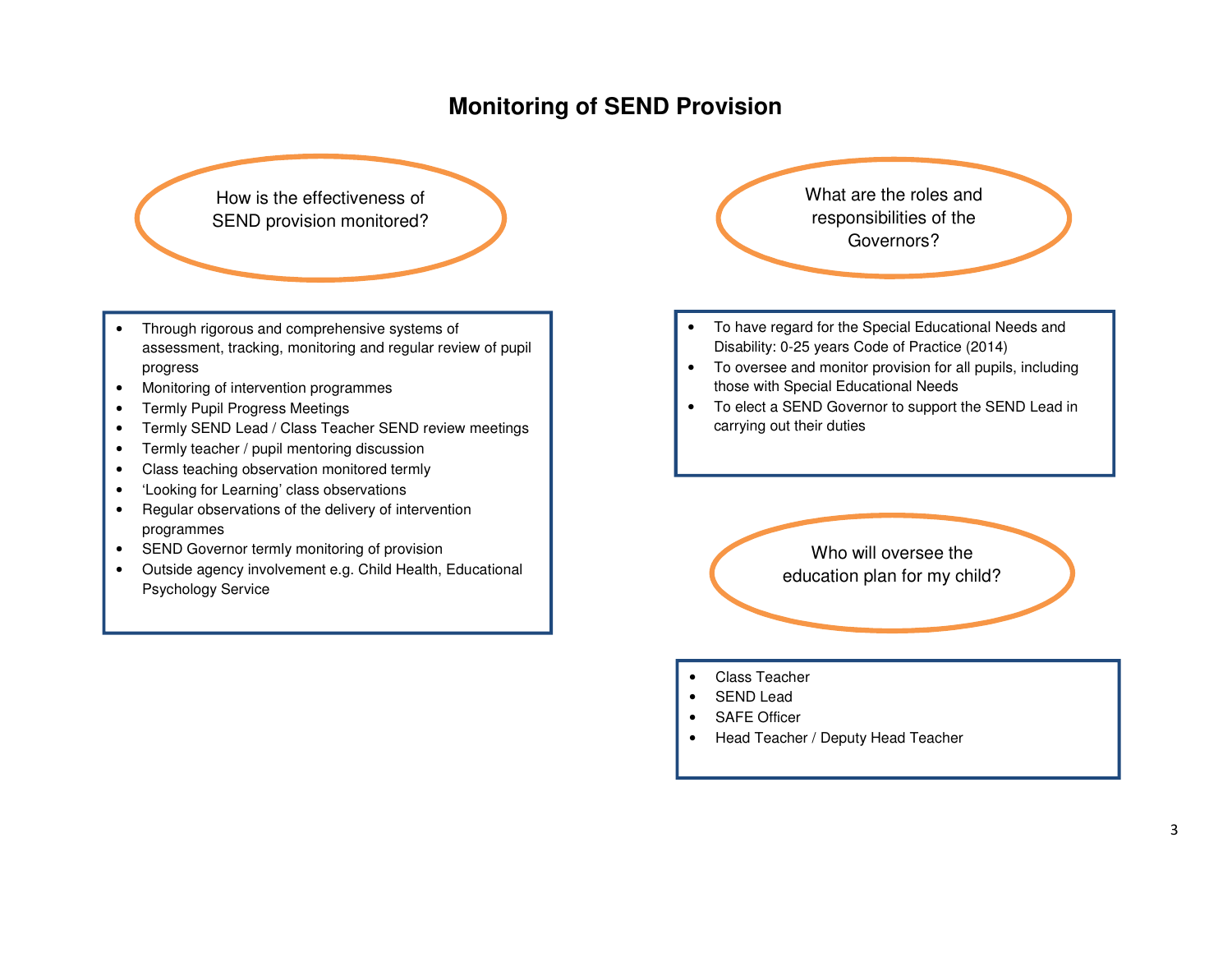# **Support for Pupils**



- All teachers differentiate the curriculum to meet the needs of every child in the school setting, through assessment, planning, teaching, use of resources and deployment of staff.
- Support Staff work alongside the Class Teacher to support pupils individually or in small groups and to facilitate the class teacher working with specific children.

How is extra support allocated?

- According to individual pupil need and available resources
- Pupils who have Education Health Care Plans receive the support outlined in their plans in consultation with the child, their parents and outside agencies who are involved

What pastoral, medical and social support do you provide?

#### **Pastoral and Social**

- All staff share responsibility for the well-being of our children
- School Chaplain
- School Assemblies
- Breakfast Club / After School Club / Homework Club
- Extra-Curricular Activities
- School Council
- Attendance Officer
- Learning Mentors
- SAFE Officer
- School Nurse
- Play Development Leader

#### **Medical**

- Level 1 / Level 2 Trained First Aiders
- Staff who administer medicine as authorised and directed by parents / carers
- Regular training sessions for all staff led by the School Nurse
- Regular School Nurse 'drop in' advice sessions for parents
- School Nurse health checks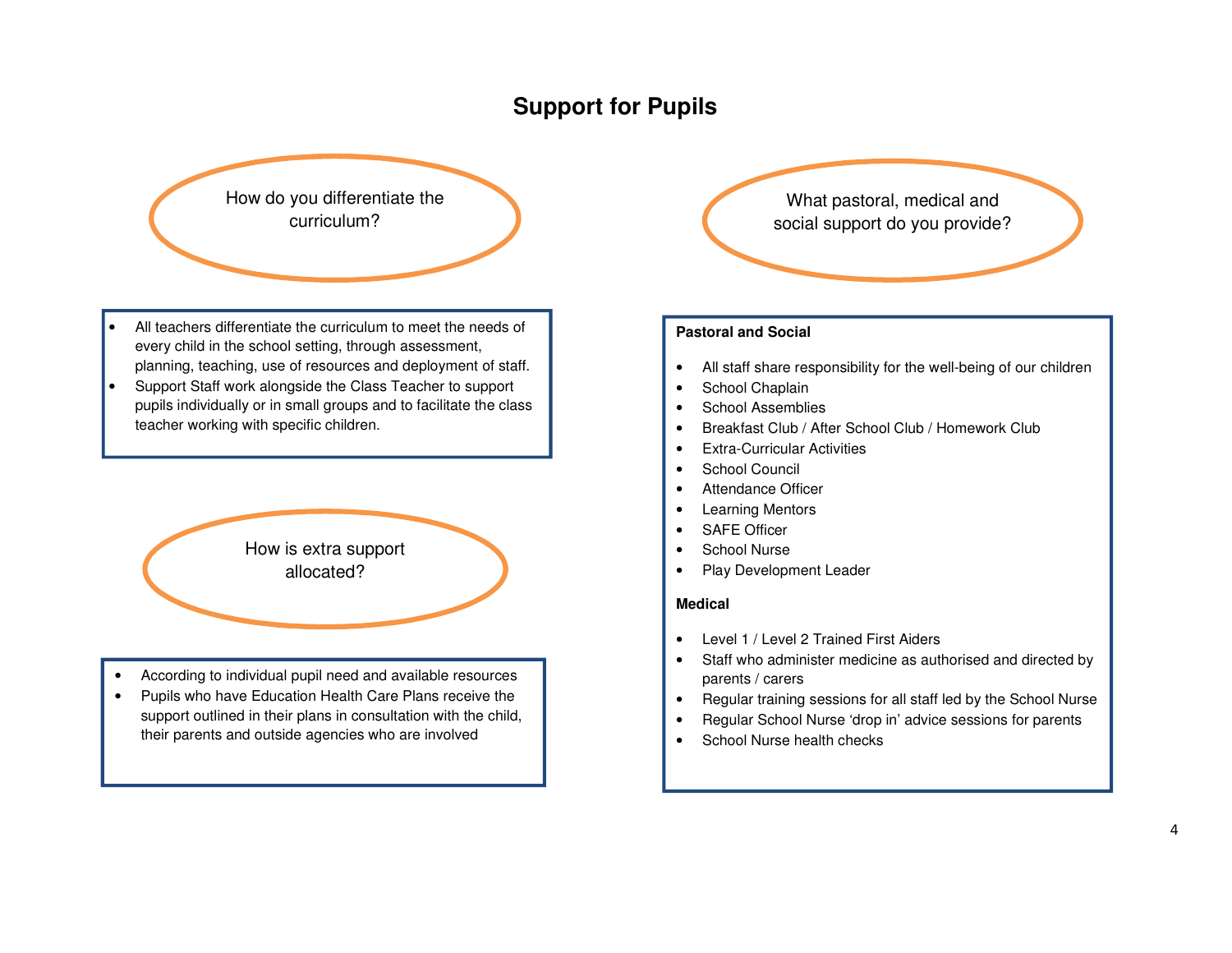# **Partnership: Planning, Monitoring and Review**

What additional opportunities are there to discuss, plan and review support?

- Parent / Teacher / Pupil Consultation Evenings three times a year
- Curriculum Information Evenings
- Informal meeting with Class Teacher
- Appointment with SEND Lead, Head Teacher, SAFE Officer,
- Health Care / Social Care professional meetings
- Email, telephone conversation with relevant professional
- Annual Reviews for children with Education Health and Care Plans
- Medical Care Plan reviews

How are children encouraged to contribute their views?

- Regular Pupil / Class Teacher 1-1 mentoring interviews to discuss achievement, attainment, target setting, support and attitude to learning
- Year Group Impact Reports
- Pupil Questionnaires

,

- Pupil involvement in outside agency professional meetings and reviews where appropriate
- SEND Lead, SaFE Officer Mentoring support



- Learning Mentor
- SAFE Officer
- Support staff who have experience in delivering speech and language, sensory integration work and targeted learning programmes
- Two trained PE teachers



We can refer directly to these services if a need is identified:

- Educational Psychology Service
- Support for Learning Service
- Speech and Language Therapy Service
- Autism Outreach Service
- School Nursing Team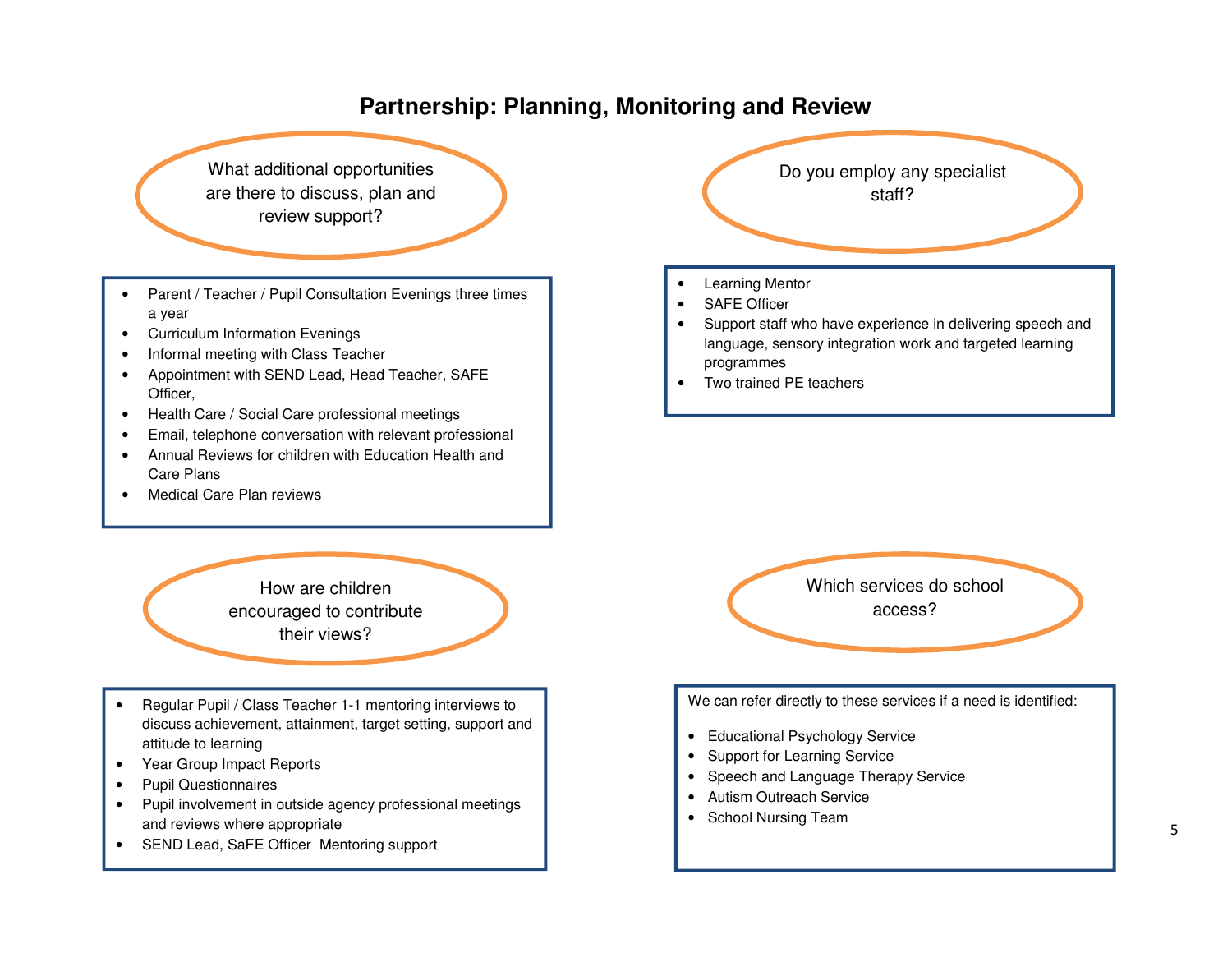# **Training**

What qualifications do your

- All teaching staff are qualified teachers
- The SEND Lead is a qualified teacher and holds the National SENCO Award
- Qualified Teaching Assistants Level 1, Level 2
- 6 qualified Higher Level Teaching Assistants
- 2 Qualified Nursery Nurses
- 1 Qualified Learning Mentor

What training / disability awareness do you plan to undertake?

- Speech & Language Therapy
- Child Protection
- First Aid
- Curriculum Development

Training needs are reviewed and addressed every term

staff have?<br>
Staff have? recently undertaken?

> A comprehensive programme of professional development and training for all staff is provided, both in and out of school.

Recent training from outside providers has included;

- Reading for Inference
- Bar Modelling
- Read, Write Inc. Phonics Training
- Read, Write, Inc. Spelling Training
- Word Aware Training
- Speech & Language Therapy

In house training has included…….

- First Aid Training
- Epi-pen training
- Asthma Training
- Diabetic Training
- Safe Guarding
- Speech & Language Therapy
- Science Curriculum Development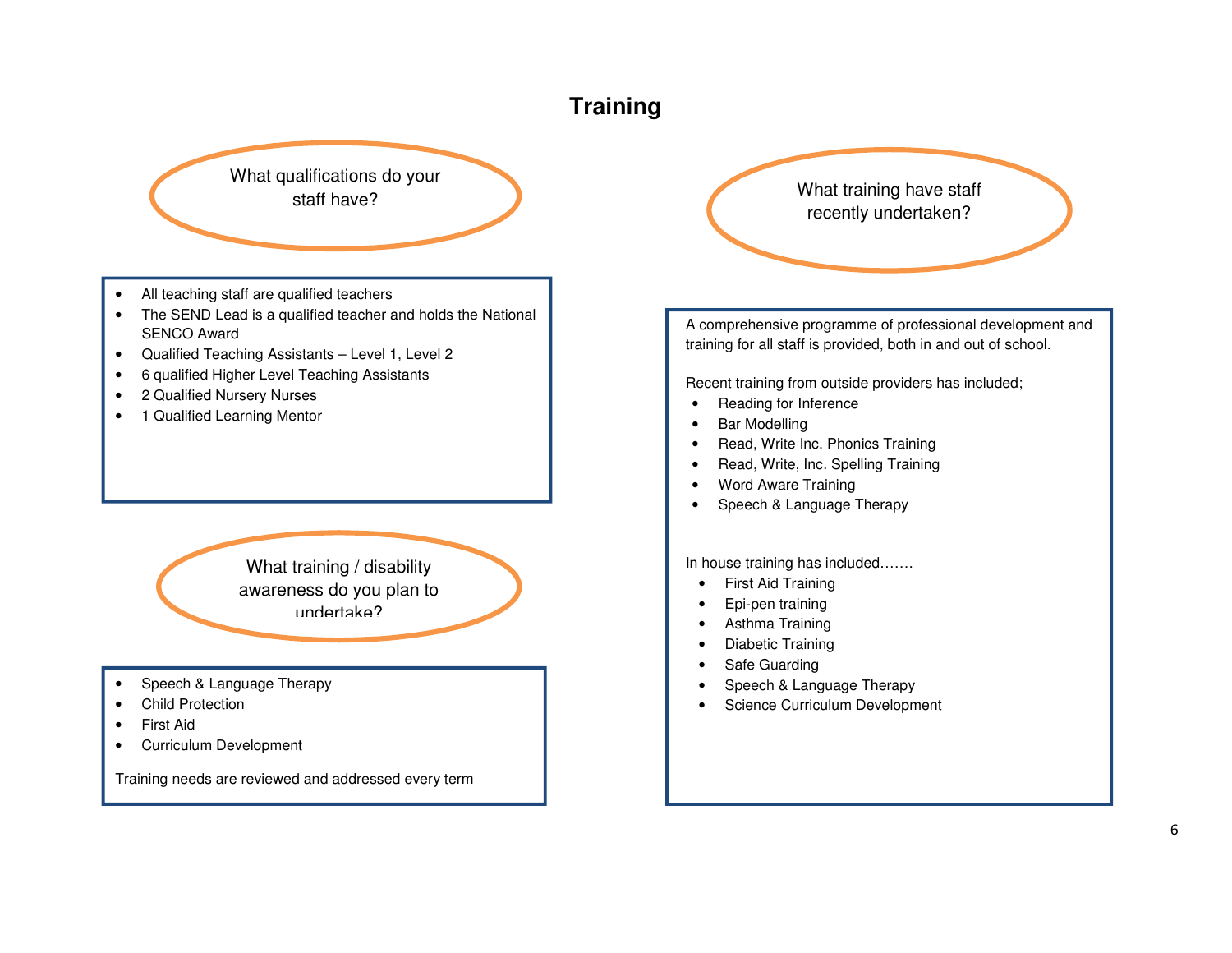## **Accessibility**

What do you provide to ensure that all children can access all of the activities offered?

- Appropriate levels of staffing
- Dedicated adult support for pupil who have identified additional SEN / medical need
- Specialist equipment where available
- Wheel chair access from front of school / a Y5 classroom/ the playground from KS1/ school hall
- Disabled toilet facility
- Polish, Czech, Slovak, Portuguese, Urdu, Guajarati, Hindi, Punjabi , Swedish , Spanish, Italian bi-lingual staff

How do you involve parents and carers?

- We actively seek parental advice and views on how best to support their child
- We are committed to building a working partnershipinvolving parents / carers and pupils
- Advance notice is given of all school events and trips via class teachers, parents meetings, email, newsletter, school app and telephone calls where appropriate

How do you enable all children to access all activities?

- Through a fully inclusive curriculum
- By making reasonable adjustment to the school environment
- The delivery of a personalised, differentiated curriculum
- Allocation of support with relevant expertise
- Specialist equipment available within school's allocated budget
- Commitment to professional development

How do parents and carers give their feedback?

- Consulting with Class Teacher
- Talking with SEND Lead / SAFE Officer
- Meeting with Head Teacher
- Parental Questionnaire

If you have a concern which is not addressed;

Please follow school's complaints procedures on the school's website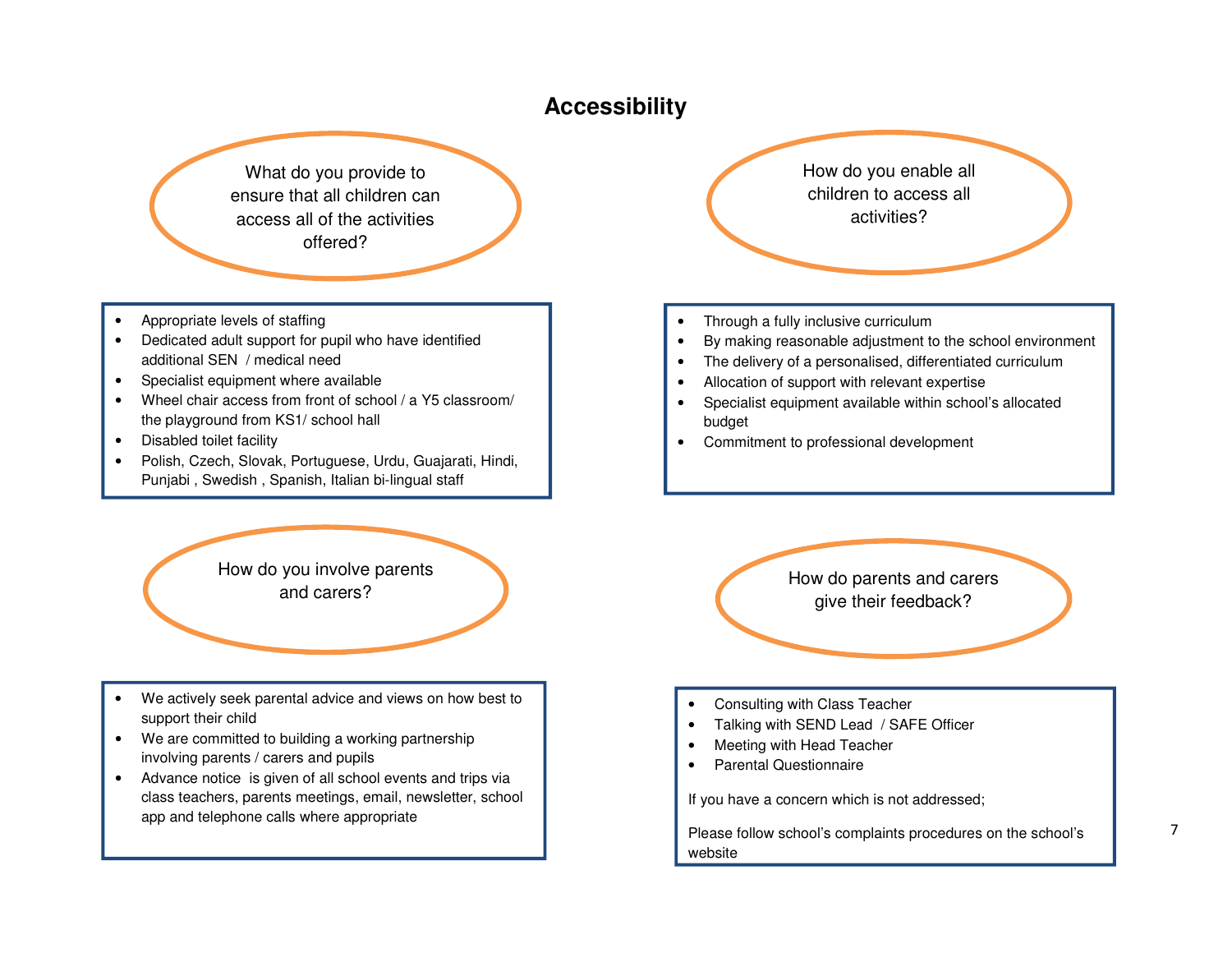# **Transitions**

How do you help children and their parents / carers make a successful transfer into the school setting?

School Website / School App available for all parents

Starting school in Foundation Stage;

- Prior to entry, Class Teachers / SEND Lead visit nursery, pre-school settings and make home visits
- Child visits school for move up day, in Summer Term
- Information gathered from professional working with child
- Transition meetings with parents
- New Reception intake Open Evening

Pupils entering school during the academic year;

- Opportunity to visit prior to transfer
- Meeting with parents by school intake personnel
- Transfer of information from previous school
- SENDCo liaison with transferring school if appropriate

How do you prepare pupils for their next move?

- Liaison with transferring schools prior to transfer.
- Visits to school from staff of transferring secondary schools to meet with pupils
- Additional visits to transferring schools, according to need
- A Transition Programme for Year 6
- SEND Lead discussion with transferring school relating to SEND pupils and transfer of their records
- "Move Up Day" for all pupils transferring between classes in school and to Y7
- Phase Leader planning to ensure smooth transition
- Class Teacher / SEND Lead liaison to ensure transfer of information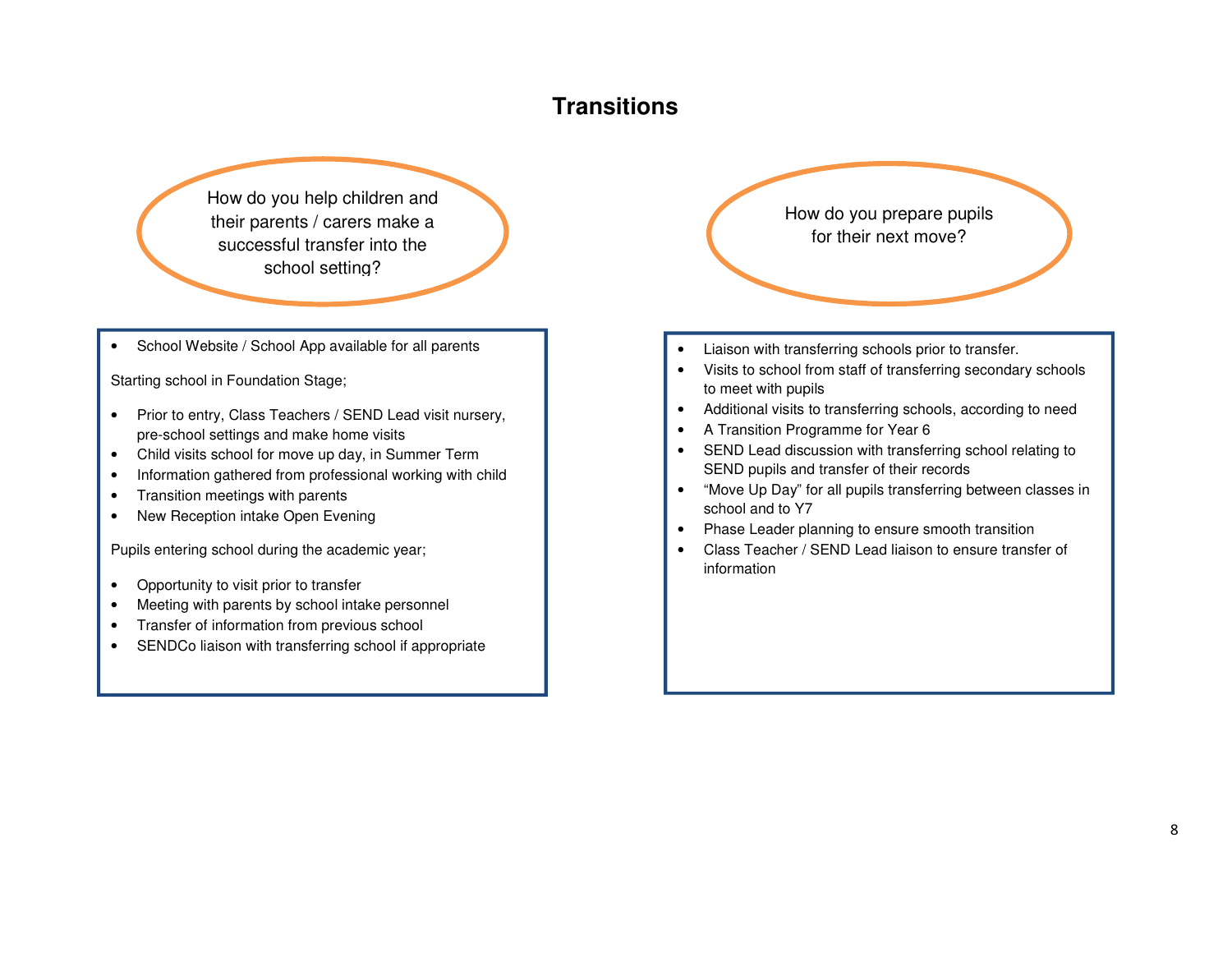## **Resource Allocation**